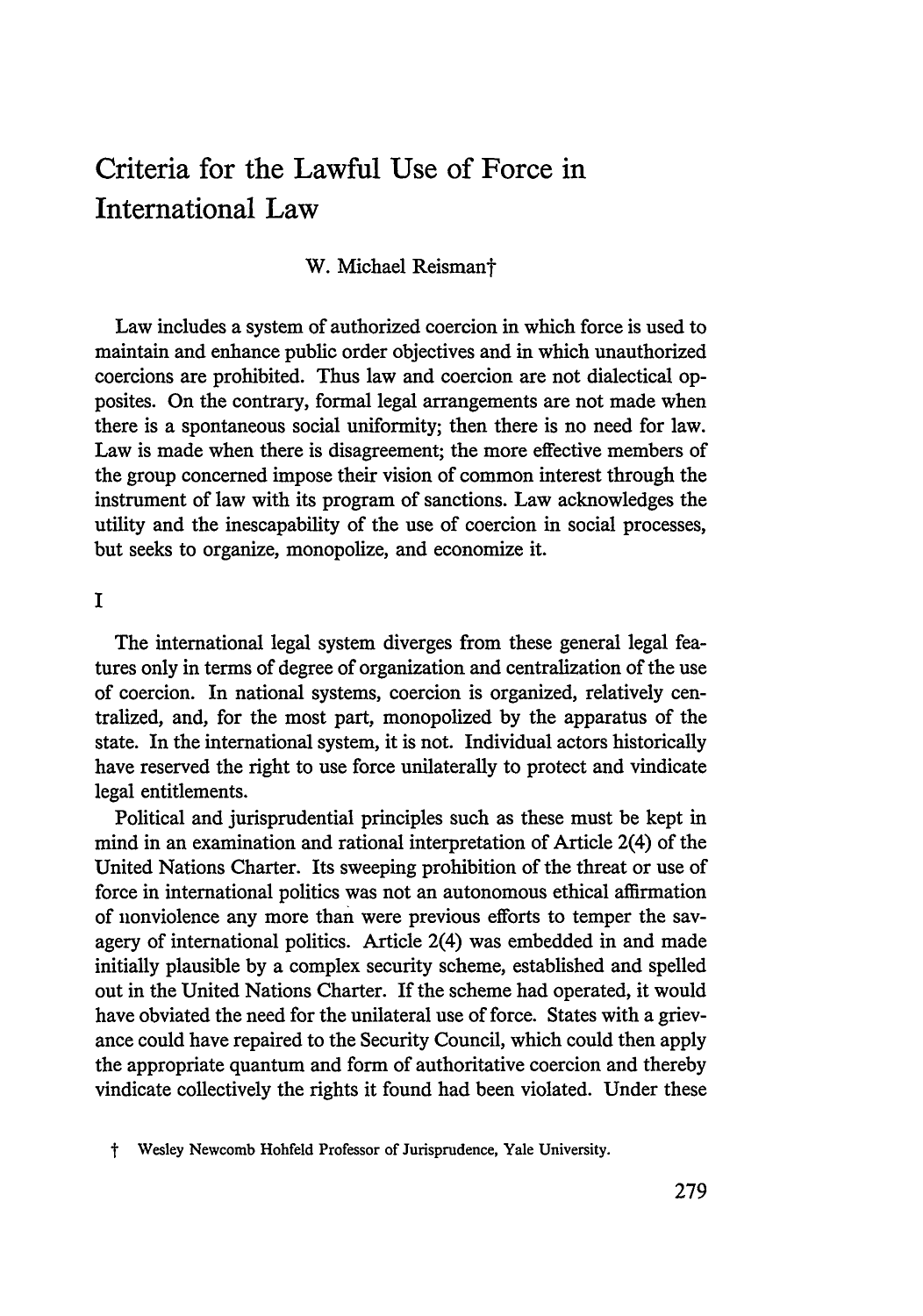circumstances, the need for and justification of a unilateral resort to force ceased. Even then, as we will see, the Charter acknowledged the inherent limits of its structures in the prevailing international politics by reserving to states the right of self-defense.

But the security system of the United Nations was premised on a consensus between the permanent members of the Security Council. Lamentably, that consensus dissolved early in the history of the organization. Thereafter, for almost all cases but those in which there was a short-term interest in collaboration, the Security Council could not operate as originally planned. Part of the systemic justification for the theory of Article 2(4) disappeared. At the same time, the Soviet Union announced, in effect, that it did not accept Article 2(4): "Wars of national liberation," an open-textured conception essentially meaning wars the Soviets supported, were not, in the Soviet conception, violations of Article 2(4). Arkady N. Shevehenko testified:

[T]he refusal to abandon support for national liberation movements as a weapon against the Western Powers, and persistent efforts **by** the Kremlin to penetrate the nations of the Third World for the purpose of luring them into its orbit, imply a willingness to project Soviet military power over the globe and risk, if necessary, conventional wars. Here again, the Soviets are guided by Lenin's formulas, which state that "socialists cannot be opposed to all wars," particularly "revolutionary wars" or national wars by "colonial peoples for liberation" or civil wars. Consequently, the Soviet leadership favors and instigates some local conventional wars. In explaining the Soviet military doctrine in 1981, Defense Minister Dmitri Ustinov called attempts to attribute to the U.S.S.R. a willingness to launch the "first nuclear strike" unfounded nonsense, but he said nothing regarding conventional war.<sup>1</sup>

Thus the U.S.S.R. could continue to pay **lip** service to Article 2(4) while ignoring it in practice whenever convenient.

The international political system has largely accommodated itself to the indispensability of coercion in a legal system, on the one hand, and the deterioration of the Charter system, on the other, by developing a nuanced code for appraising the lawfulness of individual unilateral uses of force. The net result is not the value sterility of nineteenth century international legal conceptions of coercion, but neither is it Article 2(4). Some sense of the complexity of the code can be gained by examining, in a single time period, 1979, forceful unilateral interventions without the prior authorization of the United Nations.

In 1979, forces of Tanzania invaded Uganda, expelled the government

**1. A. SHEVCHENKo, BREAKING** WITH **Moscow 288 (1985).**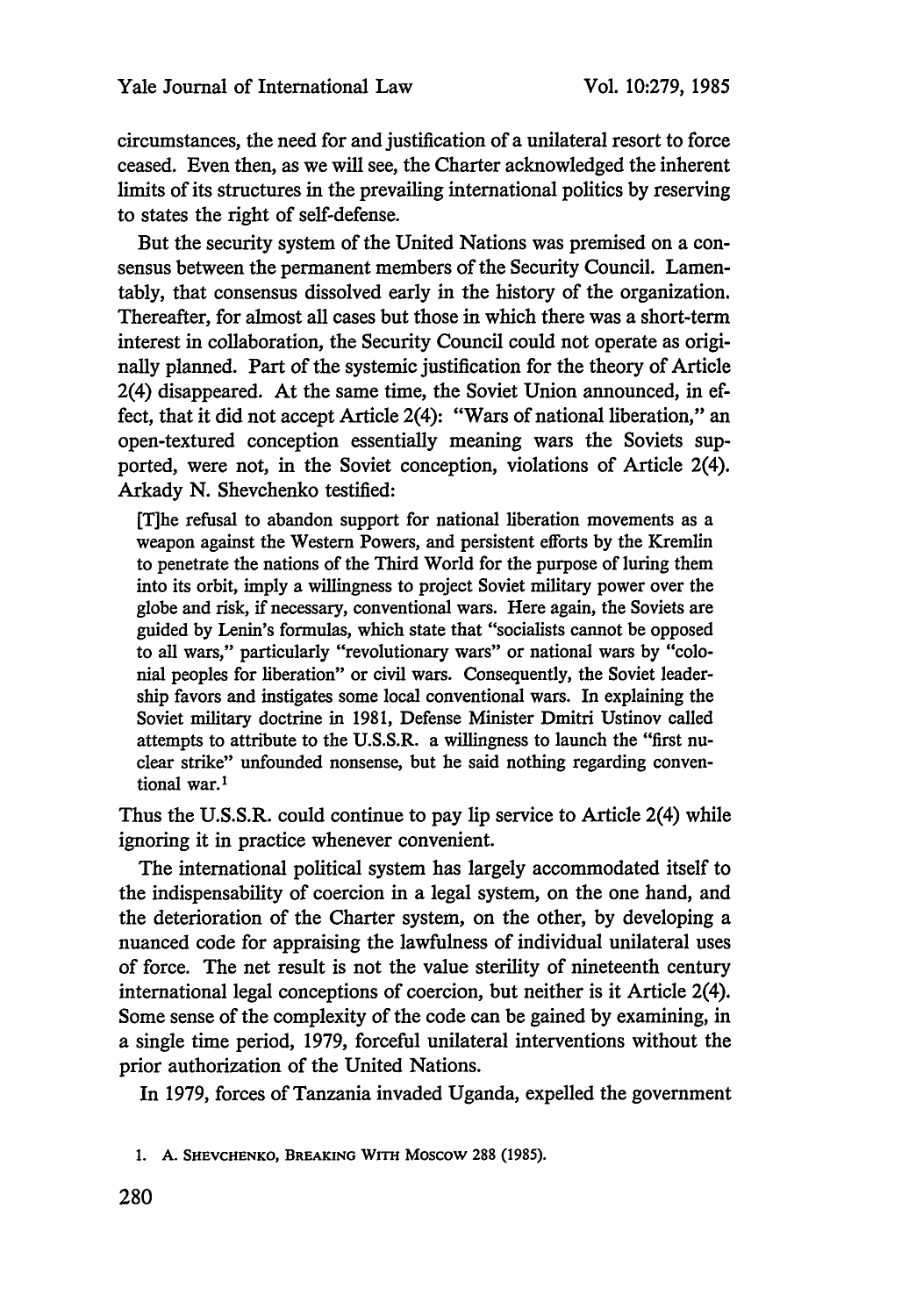### Reisman: Criteria for Lawful Use of Force

of Idi Amin, and ultimately restored the government of Milton Obote. In the same year, French forces, in a quick and bloodless coup, expelled the government of Jean-Bedel Bokassa from the Central African Republic and installed a different president. In the same year, forces of the government of Vietnam entered Cambodia and sought to unseat the Pol Pot government and to replace it with a Vietnamese-backed government led by Heng Samrin. And in the same year, Soviet forces entered Afghanistan to support a government which, it seemed, would not have survived had it not been for the timely intervention and continued presence and operation of a foreign military force. This *annus,* to paraphrase Auden, was not *mirabilis.*

Although efforts were made to arouse the United Nations to criticize the first two of these interventions, the organization resisted. 'But the organization condemned the latter two. Since all of these interventions, like all unilateral actions, were motivated in key part by the self-interest of the actors concerned, we must assume that there were some additional ingredients that rendered some of them internationally acceptable. I submit that it is in the identification of those factors that one can begin to describe the contemporary international law on the use of force.

# II

The deterioration of the Charter security regime has stimulated a partial revival of a type of unilateral *jus ad bellum*. But in sharp contrast to the nineteenth century conception, which was value-neutral and ultimately power-based, the contemporary doctrine relates only to the vindication of rights which the international community recognizes but has, in general or in a particular case, demonstrated an inability to secure or guarantee. Hence, appraisals of state resort to coercion can no longer simply condemn them by invoking Article 2(4), but must test permissibility or lawfulness by reference to a number of factors, including the objective and the contingency for which coercion is being applied.

Nine basic categories appear to have emerged in which one finds varying support for unilateral uses of force. They are self-defense, which has been construed quite broadly; self-determination and decolonization; humanitarian intervention; intervention by the military instrument to replace an elite in another state; uses of the military instrument within spheres of influence and critical defense zones; treaty-sanctioned interventions within the territory of another state; use of the military instrument for the gathering of evidence in international proceedings; use of the military instrument to enforce international judgments; and counter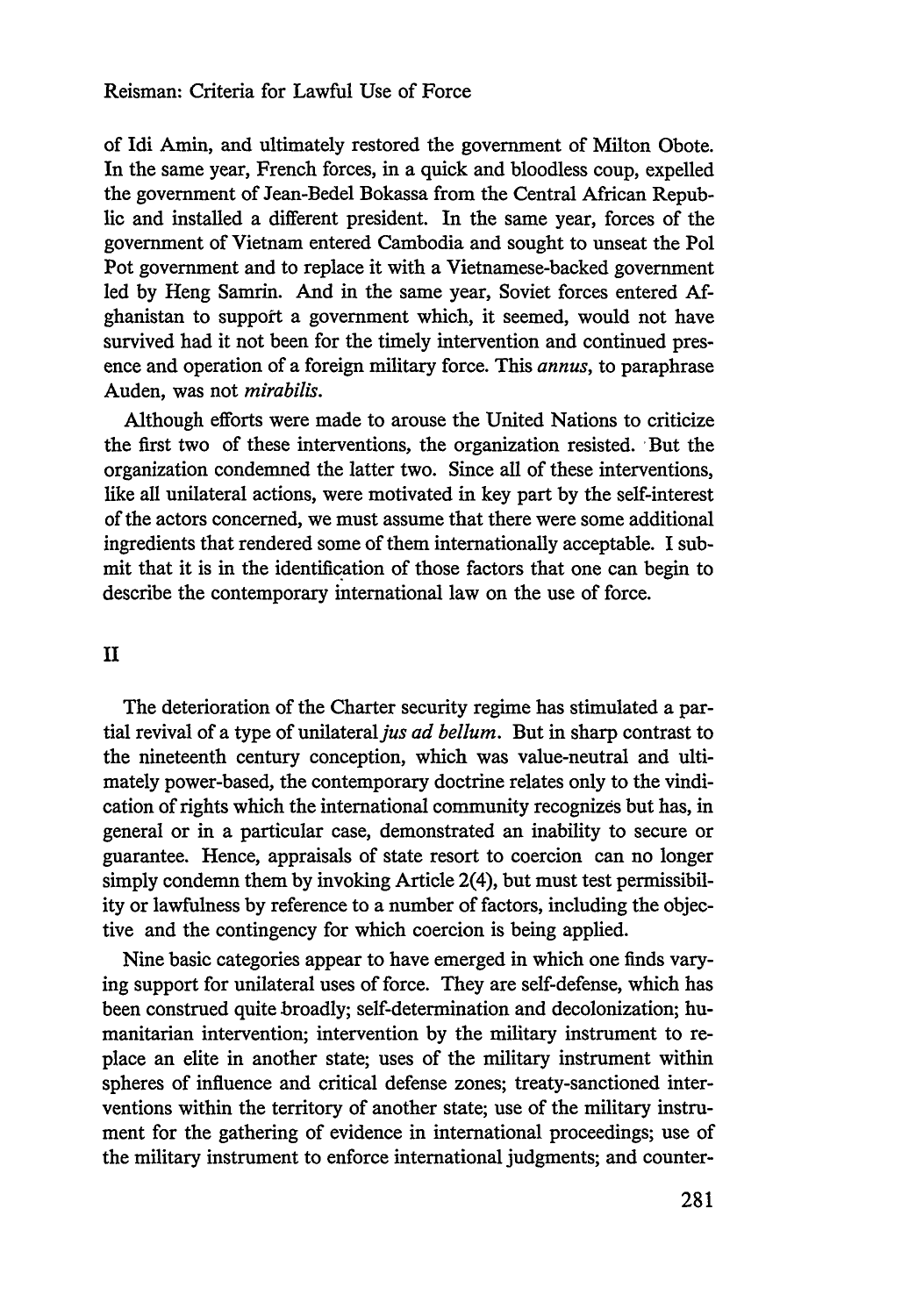measures such as reprisals and retorsions. The categories themselves, however, are not determinative.

Merely locating an individual use of force in a particular category does not mean that it is lawful. While practice varies with regard to each of these, it is significant that a number have certain common factors. In the space allotted by the editors, I cannot develop a comprehensive set of guidelines for assessing lawfulness or permissibility of coercion, but I will suggest what I believe are the major principles of the UN Charter in this regard and try to relate them to our subject.

In the determination of any action, a key and constant factor-less a criterion of lawfulness and more a sine qua non of survival-is the need for the maintenance of minimum order in a precarious international system. Will a particular use of force, whatever its justification otherwise, enhance or undermine world order?

When this requirement is met, attention may be directed to the fundamental principle of political legitimacy in contemporary international politics. It is, as anyone familiar with the UN Charter and with such key constitutive decisions as *Namibia2* and *Western Sahara3* knows, the enhancement of the ongoing right of peoples to determine their own political destinies. That obvious point bears renewed emphasis, for it is, in my view, the main purpose of contemporary international law: Article 2(4) is the means. The basic policy of contemporary international law has been to maintain the political independence of territorial communities so that they can continue to be able to express their ongoing desire for political organization in a form appropriate to them. Article 2(4), like so much in the Charter and in contemporary international politics, supports and must be interpreted in terms of this key postulate. Each application of Article 2(4) must enhance opportunities for ongoing selfdetermination. Though all interventions are lamentable, the fact is that some may serve, in terms of aggregate consequences, to increase the probability of the free choice of peoples about their government and political structure. Others have the manifest objective and consequence of doing exactly the opposite.

There is, thus, neither need nor justification for treating in a mechanically equal fashion, Tanzania's intervention in Uganda to overthrow the Amin despotism, on the one hand, and Soviet intervention in Hungary or Czechoslovakia to overthrow popular governments and to impose an undesired regime on a coerced population, on the other. Nor should the

<sup>2.</sup> **1971 I.C.J. 16.**

**<sup>3. 1975</sup> I.C.J.** 4.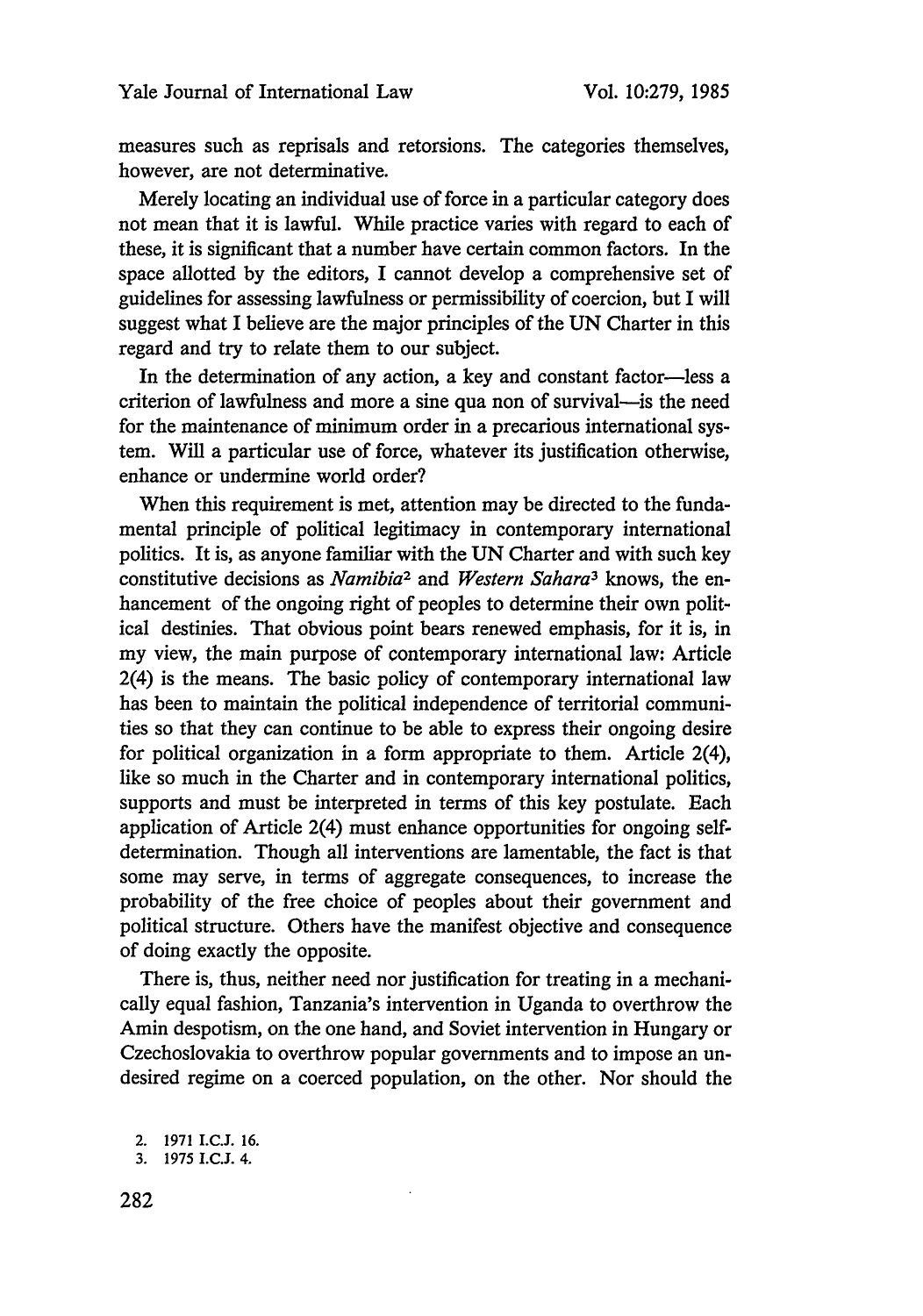different appraisal of these cases by the international legal system occasion any surprise.

## III

It is important to remember that norms are instruments devised by human beings to precipitate desired social consequences. One should not seek a point-for-point conformity to a rule without constant regard for the policy or principle that animated its prescription, with appropriate regard for the factual constellation in the minds of the drafters. Legal statements, like all others, are made in a context whose features are part of the expectations of speaker and audience. The expression of Article 2(4), in the form of a rule, is premised, I submit, on a political context and a technological environment which has been changing inexorably since the end of the nineteenth century. The rule assumes that the only threat to or usurpation of the right of political independence of a people within a particular territorial community is from external and overt invasion. It makes a historicist assumption as well: internal changes are deemed to be personnel changes in the composition of an elite which do not bring about basic changes in systems of public order within the country or in its external political alignments; governments come and go but the life of the people continues in its traditional fashion. Most important, it does not presuppose division, maintained by a precarious nuclear equipoise, between two contending public order systems, either of which might find itself substantially disadvantaged and pressed to intense coercion by the defection of a particular community from its own critical defense zone.

The rule-formulation of Article 2(4) is oblivious to these factors. Hence, its purpose notwithstanding, it has been unable to provide wouldbe strict appliers with a legal characterization consistent with the relevant international policies for all-too-familiar scenarios:

In communities without established or durably institutionalized procedures for the transfer of power, a group of military officers, without a base of popular support, seizes the government. In an equally familiar variation of this scenario, the *putsch* itself is externally inspired, encouraged and/or financed. As their control is precarious, the officers immediately seek the support of an outside Superpower; it responds by providing military and administrative assistance within the country and material help and support in external political arenas. Because of this foreign reinforcement, what would probably have been an evanescent violation of the popular will persists. Ironically, most of the sequences of this scenario are compatible with traditional international law and Article 2(4) as it has been mechanically applied. The usurpers of power are entitled to recognition as a government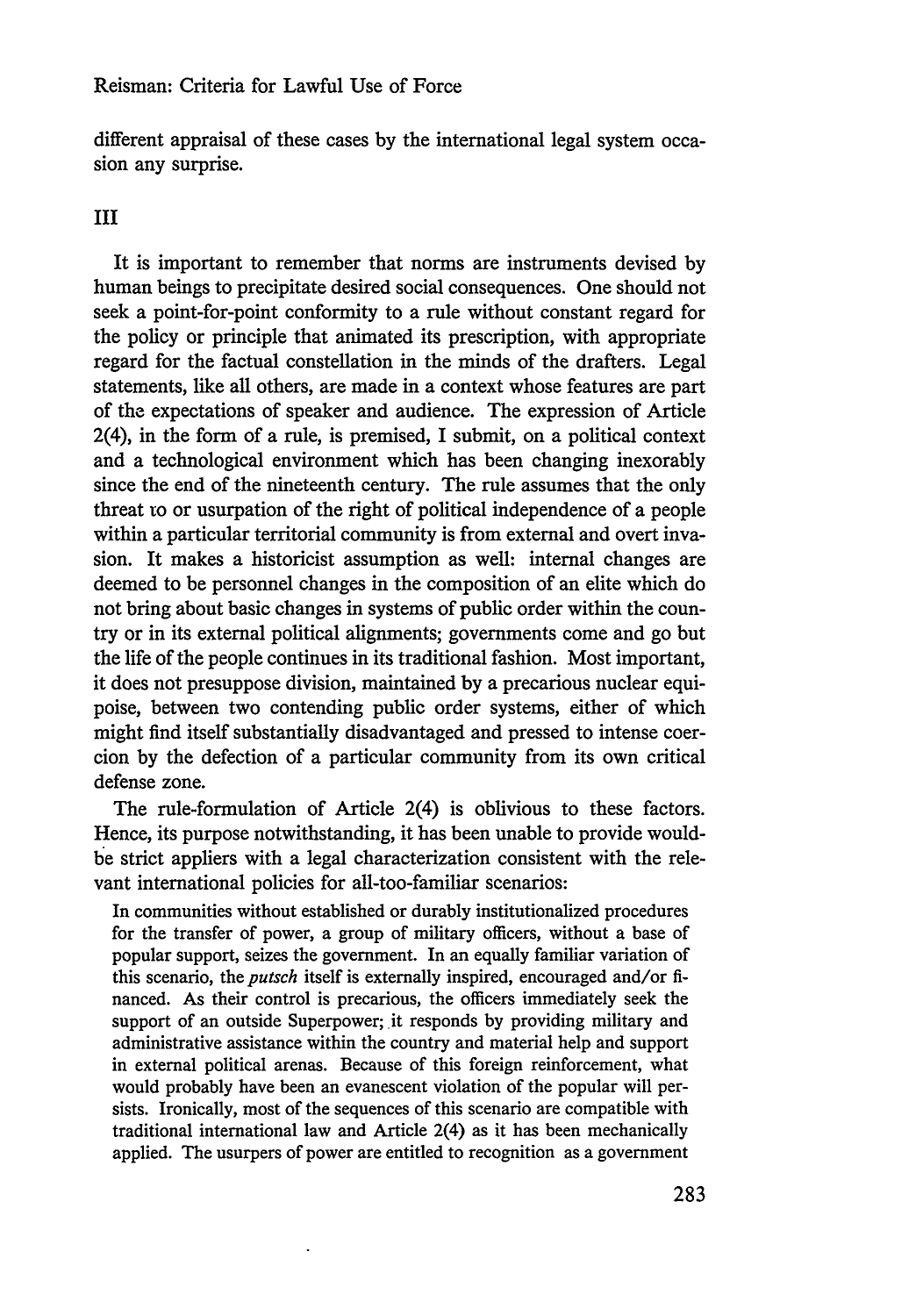if they appear to have effective control, a doctrine established clearly since Chief Justice Taft's holding in *Tinoco.* As such, the new "government" is entitled to request assistance from abroad. Other governments responding to it are not deemed to be "intervening," yet another foreign force, entering the country, putting the mutinous military back in the barracks and reinstalling the ousted government and the former constitutional procedures would violate the terms of Article 2(4).<sup>4</sup>

The net effect of a mechanical interpretation of Article 2(4) may be to superimpose on an unwilling polity an elite, an ideology, and an external alignment alien to its wishes. This may entail far-reaching social and economic changes and grave deprivations of human rights for substantial numbers and strata of the population. Recall that all of this occurs in a century whose politics are marked by relentless mass mobilization, with frequent, radical, and far-reaching intervention by the apparatus of the state.

In consequential terms, the scenarios we have rehearsed are as destructive of the political independence of the community concerned as would be a massive invasion by the armed forces of another state. To characterize the second form of intervention per se as impermissible or unlawful and the first as permissible or lawful or at least not cognizable by international law violates the basic policy which international law seeks to achieve.

## IV

Coercion should not be glorified. The promulgation of a norm such as Article 2(4), for all of its ineffectiveness, is a major achievement. But it is naive and indeed subversive of public order to insist that coercion never be used, for coercion is a ubiquitous feature of all social life and a characteristic and indispensable component of law. In a contest with an adversary that does not accept the prohibition, to forswear force is to disarm unilaterally.

The critical question, in a decentralized international security system such as ours, is not whether coercion has been applied but whether it has been applied in support of or against community order and basic policies, and whether it has been applied in ways whose net consequences include increased congruence with community goals and minimum order. Given the magnitude of destructive power of the weapons concerned and the violence and wickedness of which human beings have demonstrated themselves capable, the notion of ineffective international

<sup>4.</sup> Reisman, *Coercion and* Self-Determination: *Construing Charter Article 2(4),* 78 AM. **J.** INT'L L. 642, 644-45 (1984).